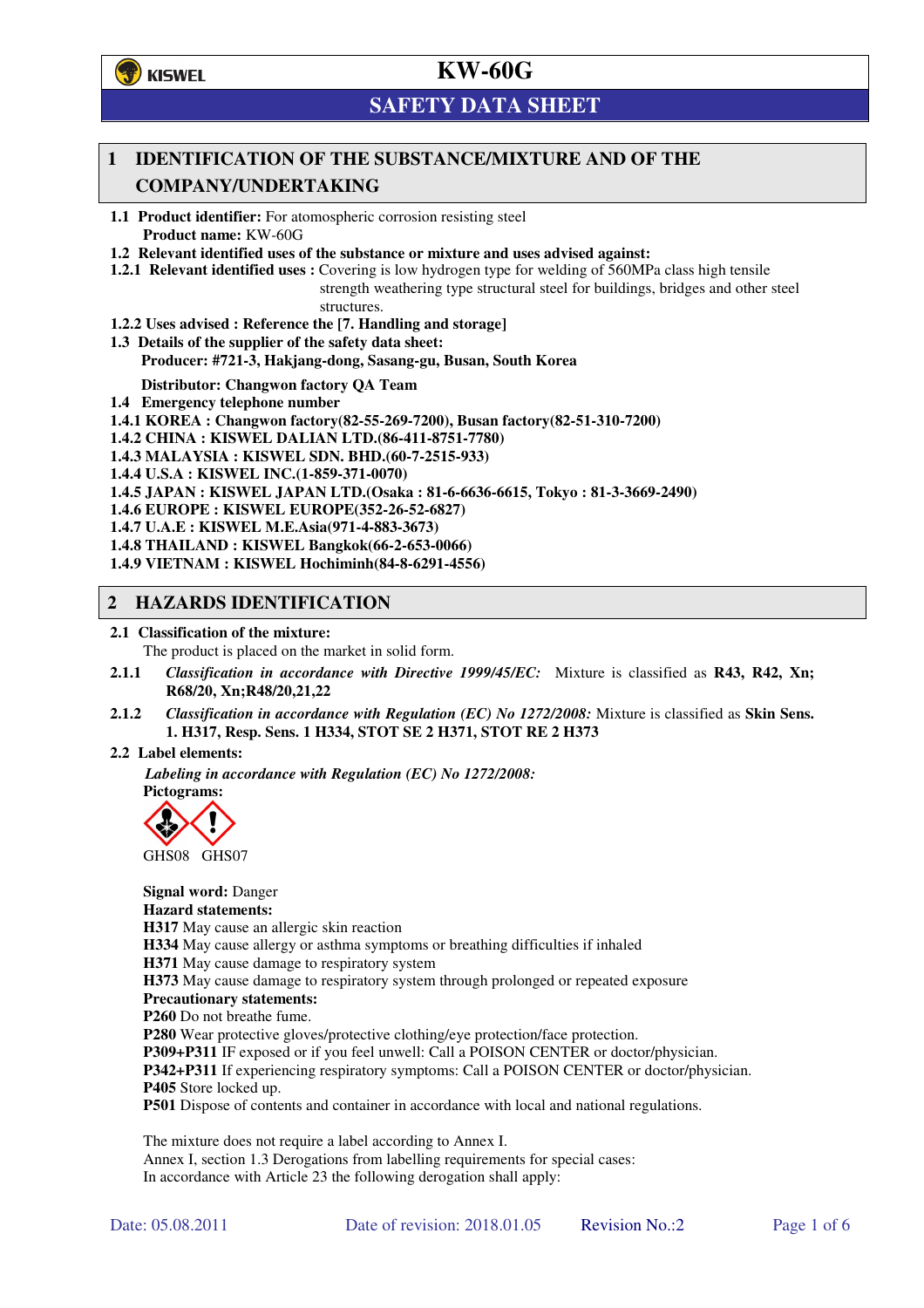

## **SAFETY DATA SHEET**

Metals in massive form, alloys, mixtures containing polymers and mixtures containing elastomers do not require a label according to this Annex, if they do not present a hazard to human health by inhalation, ingestion or contact with skin or to the aquatic environment in the form in which they are placed on the market, although classified as hazardous in accordance with the criteria of this Annex.

### **On the other hand, we want to offer classification and label of welding fume for workers.**

**2.3 Other hazards:** No data available.

## **3 COMPOSITION/INFORMATION ON INGREDIENTS**

**3.1 Substances:** No data available.

**3.2 Mixtures:** The mixture contains dangerous substances:

|                                |           |                                    | <b>Classification</b>                      |                                                         |                                 |                                     |                                  |             |
|--------------------------------|-----------|------------------------------------|--------------------------------------------|---------------------------------------------------------|---------------------------------|-------------------------------------|----------------------------------|-------------|
| Substance name                 | EC No.    | Registr.<br>$\mathbf{n}\mathbf{o}$ | 67/548/EEC                                 | <b>Hazard Class</b><br>and<br>Category<br>Code(s)       | <b>Hazard</b><br>state-<br>ment | Pictogram/<br><b>Signal</b><br>word | Conc.<br>$(\%)$<br><b>Volume</b> | <b>Note</b> |
| <sup>1</sup> Ferro Silicon     |           | ۰                                  | $\qquad \qquad -$                          |                                                         | -                               |                                     | $1.0 - 3.0$                      | ٠           |
| <sup>1</sup> Calcium fluoride  | 232-188-7 | ٠                                  |                                            |                                                         | $\overline{\phantom{0}}$        |                                     | $3.0 - 7.0$                      |             |
| $1/2$ Limestone                | 215-279-6 | $\blacksquare$                     |                                            |                                                         | $\overline{\phantom{0}}$        |                                     | $6.0 - 10.0$                     |             |
| $1,2$ Mica                     |           |                                    |                                            |                                                         |                                 |                                     | $1.0 - 3.0$                      |             |
| <sup>2,3</sup> Titaniumdioxide | 236-675-5 | $\overline{\phantom{a}}$           | Xi; R36<br>Xi; R37<br>T: R48/23            | Eye Irrit. 2<br>STOT SE <sub>3</sub><br><b>STOT RE1</b> | H319<br>H335<br>H372            | Danger                              | $1.0 - 5.0$                      |             |
| <sup>1</sup> Sodium silicate   | 239-981-7 |                                    |                                            |                                                         |                                 |                                     | $1.0 - 5.0$                      |             |
| $2,3$ Iron                     | 231-096-4 | $\overline{a}$                     | Xn;<br>R68/20/21/22<br>Xn;<br>R68/20/21/22 | STOT SE <sub>2</sub><br><b>STOT RE2</b>                 | H371<br>H373                    | Warning                             | $68.0 - 72.0$                    |             |

<sup>1</sup>Substance is not classified in terms of Regulation (EC) No. 1272/2008 Annex VI.

<sup>2</sup>Substance with workplace exposure limits.

\* See all the hazard statements in chapter 16.

### **4 FIRST AID MEASURES**

### **4.1 Description of first aid measures:**

**In case of respiratory exposure**: Remove to fresh air and keep at rest. If breathing is difficult or has stopped, administer artificial respiration as necessary. Seek medical attention.

**In case of skin contamination**: Wash contaminated area thoroughly with soap and water. Remove and wash contaminated clothing. If a persistent rash or irritation occurs, seek medical attention.

 **In case of intrusion into eye**: Immediately flush eyes with large amounts of running water for at least 15 minutes, lifting the upper and lower eyelids. Get medical attention.

**In case of oral intake**: Ingestion is considered unlikely due to product form. However, if swallowed do not induce vomiting. Seek medical attention. Advice to doctor: treat symptomatically.

- **4.2 Most important symptoms and effects, both acute and delayed:** No data available.
- **4.3 Indication of any immediate medical attention and special treatment needed:** No data available.

### **5 FIREFIGHTING MEASURES**

### **5.1 Extinguishing media:**

**Suitable extinguishing media:** Carbon dioxide, dry chemical, water spray. Use extinguishing media appropriate for surrounding fire.

**Unsuitable extinguishing media:** No data available.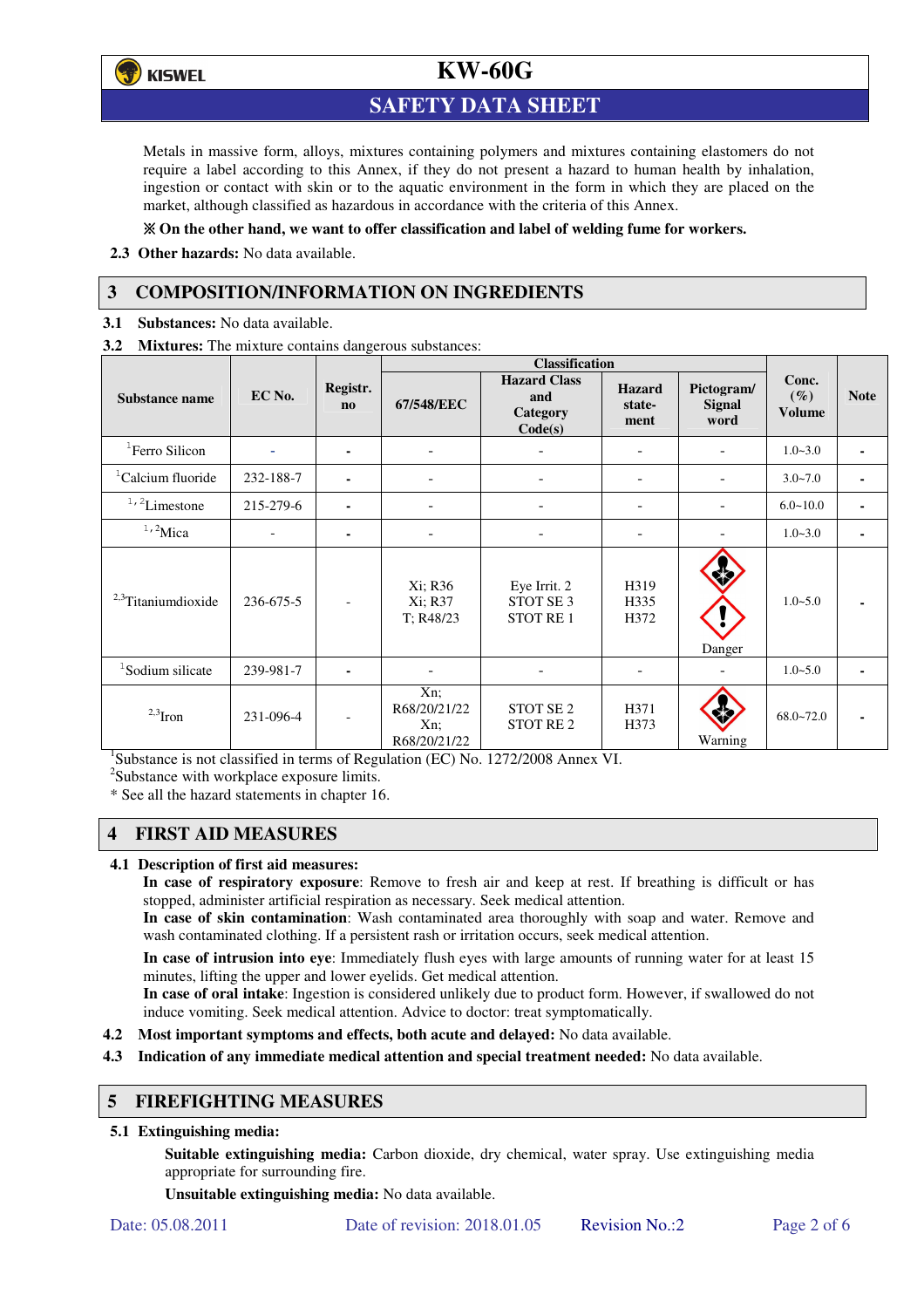## **学**)KISWEL

# **KW-60G**

## **SAFETY DATA SHEET**

- **5.2 Special hazards arising from the substance or mixture:** Fire may produce irritating or poisonous gases.
- **5.3 Advice for firefighters:** In the event of a fire, wear self-contained breathing apparatus and protective clothing.

### **6 ACCIDENTAL RELEASE MEASURES**

**6.1 Personal precautions, protective equipment and emergency procedures:** 

**For non-emergency personnel:** Wear appropriate personal protective equipment as specified in Section 8. Ensure adequate ventilation**.** 

**For emergency responders:** No data available.

**6.2 Environmental precautions:** Avoid dispersal of spilled material and contact with soil, ground and surface water, drains and sewers.

**Methods and material for containment and cleaning up:** Take up mechanically. Collect the material in labeled containers and dispose of according to local and regional authority requirements.

**6.3 Reference to other sections:** See Section 7 for information on safe handling. See Section 8 for information on personal protection equipment. See Section 13 for disposal information.

### **7 HANDLING AND STORAGE**

- **7.1 Precautions for safe handling:** Welding may produce fumes and gases hazardous to health. Avoid breathing these fumes and gases. Use adequate ventilation. Keep away from sources of ignition. Avoid contact with skin, eyes and clothing. Do not eat, drink and smoke in work areas.
- **7.2 Conditions for safe storage, including any incompatibilities**: Store in cool, dry and well-ventilated place. Keep away from incompatible materials. Keep away from heat and open flame.
- **7.3 Specific end use(s):** No data available.

### **8 EXPOSURE CONTROLS/PERSONAL PROTECTION**

#### **8.1 Control parameters:** Exposure limits were not established for this product.

Workplace exposure limits for substances contained in the mixture are listed in *EH40/2005* Workplace exposure limits:

|                             |                   | Workplace exposure limit |                                                                |                                           |                                                    |                 |  |
|-----------------------------|-------------------|--------------------------|----------------------------------------------------------------|-------------------------------------------|----------------------------------------------------|-----------------|--|
| <b>Substance</b>            | <b>CAS</b> number | Long-term<br>ppm         | exposure limit<br>(8-hour TWA<br>reference period)<br>$mg.m-3$ | <b>Short-term</b><br>$(15\text{-minute})$ | exposure limit<br>reference period)<br>ppm $mg.m3$ | <b>Comments</b> |  |
| Limestone/Calcium carbonate | 1317-65-3         |                          |                                                                |                                           |                                                    |                 |  |
| Total inhalable             |                   |                          | 10                                                             |                                           |                                                    |                 |  |
| Respirable                  |                   |                          | 4                                                              |                                           |                                                    |                 |  |
| Mica                        | 12001-26-2        |                          |                                                                |                                           |                                                    |                 |  |
| Total inhalable             |                   | -                        | 10                                                             | ۰                                         |                                                    |                 |  |
| respirable                  |                   | ۰                        | 0.8                                                            | -                                         |                                                    |                 |  |
| Titanium dioxide            |                   |                          |                                                                |                                           |                                                    |                 |  |
| Total inhalable             | 13463-67-7        | ۰                        | 10                                                             | -                                         |                                                    |                 |  |
| resirable                   |                   | ٠                        | 4                                                              | -                                         |                                                    |                 |  |
| Iron oxide, fume (as Fe)    | 1309-37-1         |                          | 5                                                              |                                           | 10                                                 |                 |  |

\*A skin notation assigned to the OEL identifies the possibility of significant uptake through the skin.

- **8.2 Exposure controls:** Do not eat, drink and smoke. Immediately remove all contaminated clothing. Wash hands before breaks and at the end of work.
- **8.2.1 Appropriate engineering controls:** Use local exhaust ventilation during all welding operations.

#### **8.2.2 Individual protection measures, such as personal protective equipment:**

**8.2.2.1 Eye/face protection:** Always wear eye protection during welding operations, helmet and/or face shield with filter lens.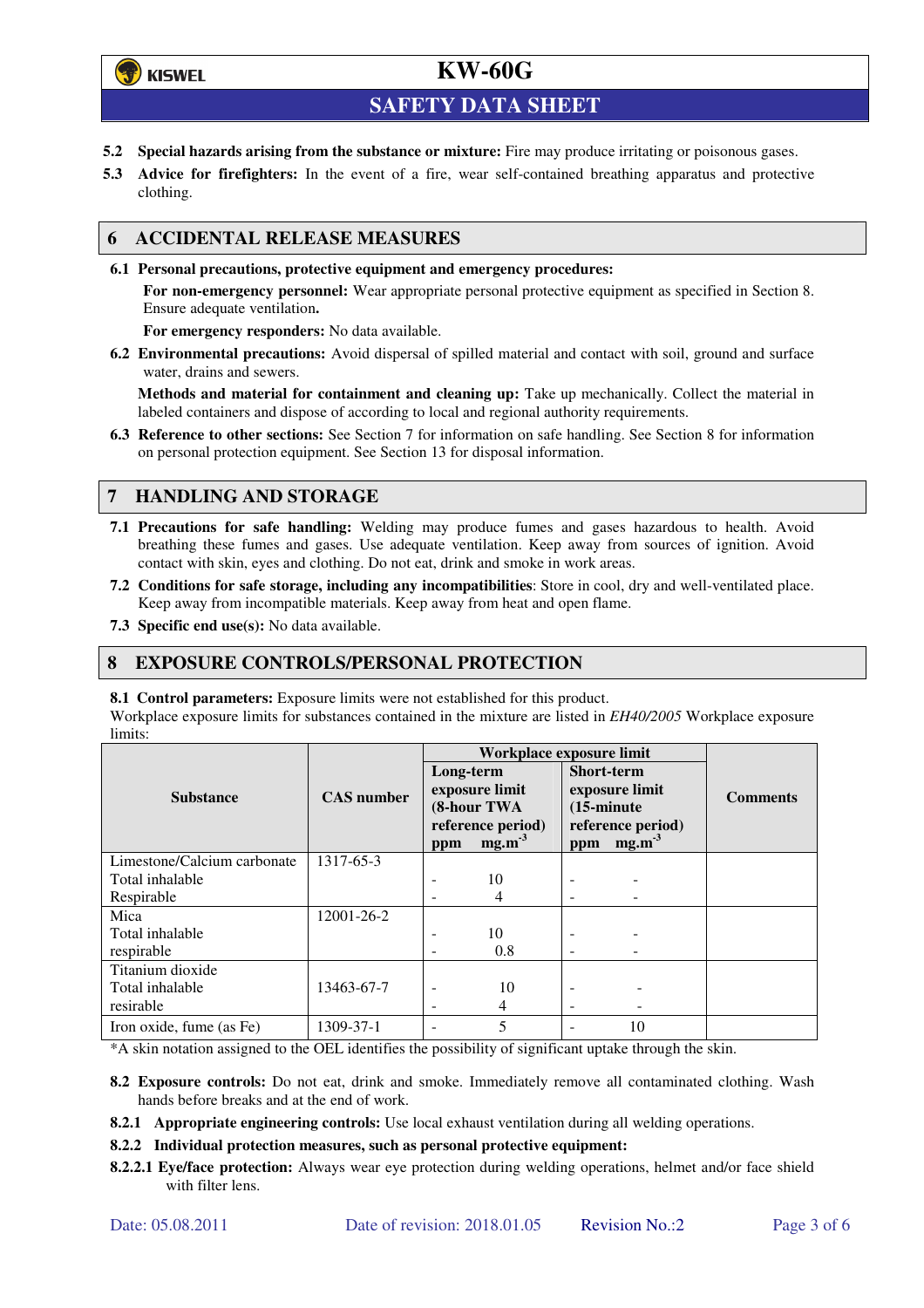

## **SAFETY DATA SHEET**

#### **8.2.2.2 Skin protection:**

**Hand protection:** Wear appropriate protective (welding) gloves during welding.

**Other:** Wear appropriate protective clothing and boots.

- **8.2.2.3 Respiratory protection:** If ventilation is insufficient, use appropriate respirator or self-contained breathing apparatus.
- **8.2.2.4 Thermal hazards:** No data available.

**8.2.3 Environmental exposure controls:** Do not allow to enter sewers, surface and ground water.

## **9 PHYSICAL AND CHEMICAL PROPERTIES**

#### **9.1 Information on basic physical and chemical properties:**

| Appearance:                                          | solid (metal rod)        |
|------------------------------------------------------|--------------------------|
| Odour:                                               |                          |
| <b>Odour threshold:</b>                              |                          |
| pH:                                                  |                          |
| Melting point/freezing point:                        | $\overline{a}$           |
| Initial boiling point and boiling range:             | ٠                        |
| <b>Flash point:</b>                                  | ۰                        |
| <b>Evaporation rate:</b>                             |                          |
| Flammability (solid, gas):                           | ۰                        |
| <b>Upper/lower flammability or explosive limits:</b> | $\overline{\phantom{m}}$ |
| Vapour pressure:                                     | ۰                        |
| <b>Vapour density:</b>                               | ٠                        |
| <b>Relative density:</b>                             | ۰                        |
| Solubility(ies):                                     |                          |
| Partition coefficient: n-octanol/water:              | ۰                        |
| <b>Auto-ignition temperature:</b>                    | -                        |
| <b>Decomposition temperature:</b>                    | ٠                        |
| <b>Viscosity:</b>                                    |                          |
| <b>Explosive properties:</b>                         |                          |
| <b>Oxidising properties:</b>                         |                          |

**9.2 Other information:** No data available.

### **10 STABILITY AND REACTIVITY**

**10.1 Reactivity:** No data available.

- **10.2 Chemical stability:** The product is stable under normal conditions. When using it may produce dangerous fumes and gases.
- **10.3 Possibility of hazardous reactions:** No data available.
- **10.4 Conditions to avoid:** Avoid contact with incompatible materials.
- **10.5 Incompatible materials:** Acids, bases, oxidizing agents.
- **10.6 Hazardous decomposition products:** Metal oxide fumes and gases are produced during welding.

### **11 TOXICOLOGICAL INFORMATION**

#### **11.1 Information on toxicological effects:**

The mixture may cause an allergic skin reaction. It is suspected of causing cancer. It causes damage to organs through prolonged or repeated exposure.

### **12 ECOLOGICAL INFORMATION**

- **12.1 Toxicity:** No data available
- **12.2 Persistence and degradability:** No data available.
- **12.3 Bioaccumulative potential:** No data available.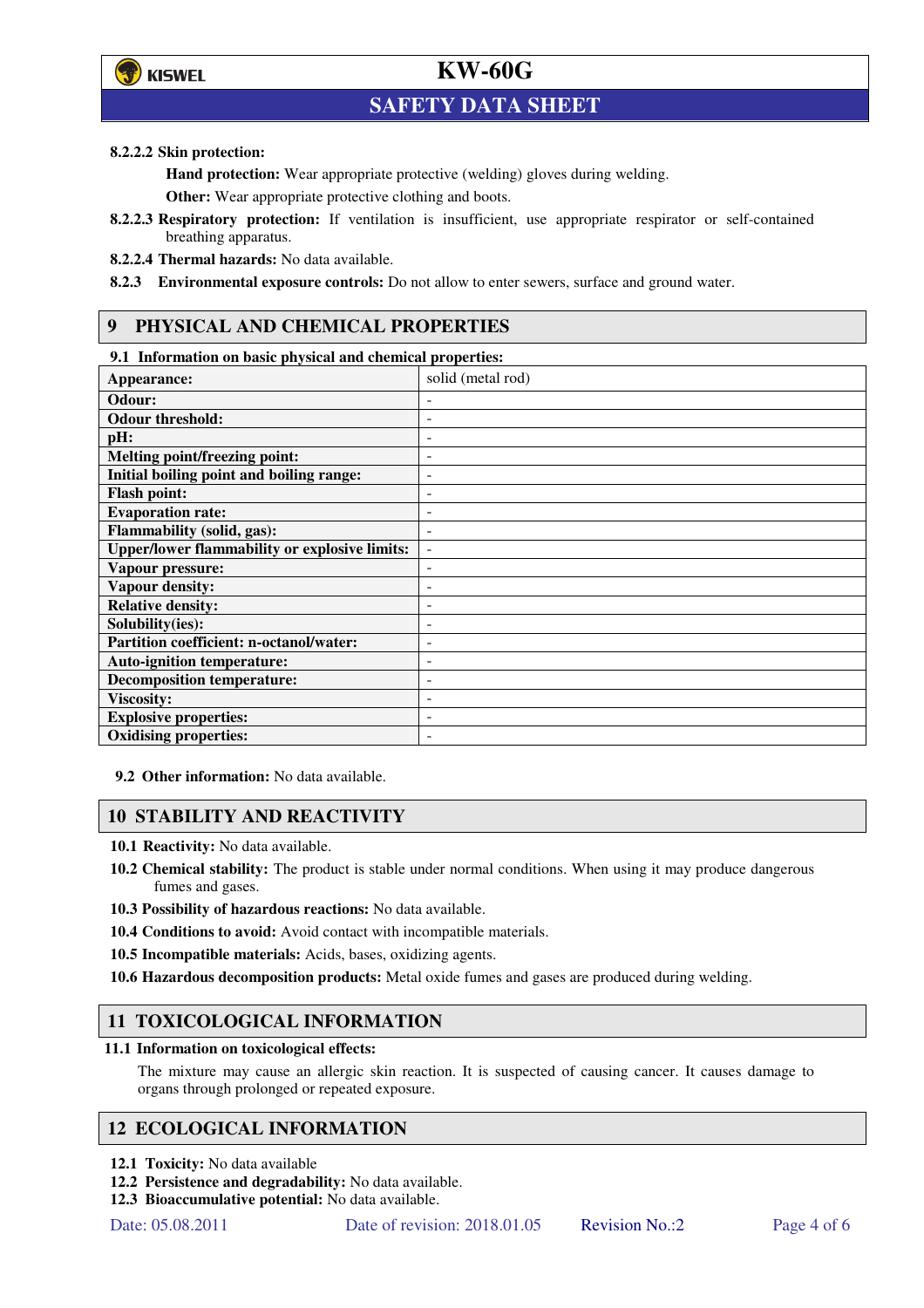

l

# **KW-60G**

## **SAFETY DATA SHEET**

- **12.4 Mobility in soil:** No data available.
- **12.5 Results of PBT and vPvB assessment:** No data available.
- **12.6 Other adverse effects:** No data available.

### **13 DISPOSAL CONSIDERATIONS**

**13.1 Waste treatment methods:** Dispose off in accordance with local and national regulations.

### **14 TRANSPORT INFORMATION**

**14.1 ADR/RID/ADN:** The mixture is not subject to international regulations on transport of dangerous goods.

| UN number:                            | -                        |
|---------------------------------------|--------------------------|
| UN proper shipping name:              | -                        |
| <b>Transport hazard class(es):</b>    | ۰                        |
| Packing group:                        | ۰                        |
| <b>Environmental hazards:</b>         | -                        |
| <b>Special precautions for user:</b>  | -                        |
| <b>Transport in bulk according to</b> |                          |
| Annex II of MARPOL73/78 and the       | $\overline{\phantom{a}}$ |
| <b>IBC</b> Code:                      |                          |
|                                       |                          |

**14.2 IMDG:** The mixture is not subject to international regulations on transport of dangerous goods.

**14.3 ICAO/IATA:** The mixture is not subject to international regulations on transport of dangerous goods.

### **15 REGULATORY INFORMATION**

#### **15.1 Safety, health and environmental regulations/legislation specific for the substance or mixture:**

- Corrigendum to Regulation (EC) No 1907/2006 of the European Parliament and of the Council of 18 December 2006 concerning the Registration, Evaluation, Authorization and Restriction of Chemicals (REACH), establishing a European Chemicals Agency, amending Directive 1999/45/EC and repealing Council Regulation (EEC) No 793/93 and Commission Regulation (EC) No 1488/94 as well as Council Directive 76/769/EEC and Commission Directives 91/155/EEC, 93/67/EEC, 93/105/EC and 2000/21/EC (OJ L 396, 30.12.2006);
- Corrigendum to Directive No 2006/121/EC of the European Parliament and of the Council of 18 December 2006 amending Council Directive 67/548/EEC on the approximation of laws, regulations and administrative provisions relating to the classification, packaging and labeling of dangerous substances in order to adapt it to Regulation (EC) No 1907/2006 concerning the Registration, Evaluation, Authorization and Restriction of Chemicals (REACH) and establishing a European Chemicals Agency (OJ L 396, 30.12.2006);
- Regulation (EC) No 1272/2008 of the European parliament and of the Council of 16 December 2008 on classification, labeling and packaging of substances and mixtures, amending and repealing Directives 67/548/EEC and 1999/45/EC, and amending Regulation (EC) No 1907/2006 (OJ L 353, 31.12. 2008).
- COMMISSION REGULATION (EC) No 790/2009 of 10 August 2009 amending, for the purposes of its adaptation to technical and scientific progress, Regulation (EC) No 1272/2008 of the European Parliament and of the Council on classification, labeling and packaging of substances and mixtures.
- COMMISSION REGULATION (EU) No 453/2010 of 20 May 2010 amending Regulation (EC) No 1907/2006 of the European Parliament and of the Council on the Registration, Evaluation, Authorisation and Restriction of Chemicals (REACH).
- **15.2 Chemical safety assessment:** Chemical safety assessment is not available.